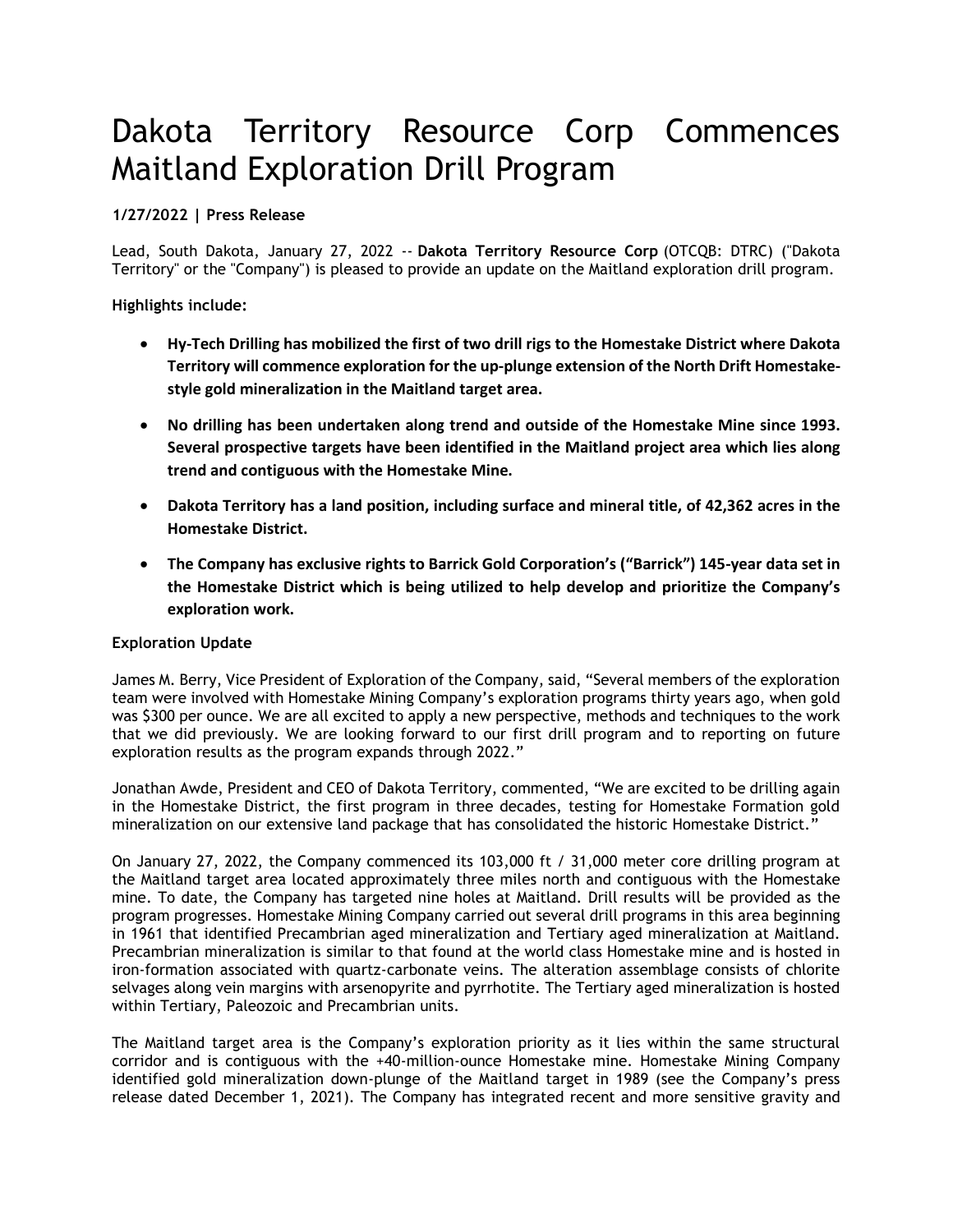magnetic geophysical data with drill hole projections that indicate areas of fold thickened Homestake Formation. The initial drill holes will target the up-plunge projection of the 35/37 Ledge structures (see Figure 1 for a plan view map and Figure 2 for a cross section view). The objectives of the initial holes are to 1) test for favorable Homestake Formation host stratigraphy; 2) identify alteration assemblages to allow for future drill hole vectoring; 3) obtain structural information to guide future geologic projections; and 4) obtain rock property data to enhance geophysical modelling.

The Company plans to deploy a second drill rig to the Richmond Hill project area when it arrives later in the first quarter of 2022 and is working to secure a third drill.



Figure 1. Plan view of the Maitland Area and the Homestake Mine.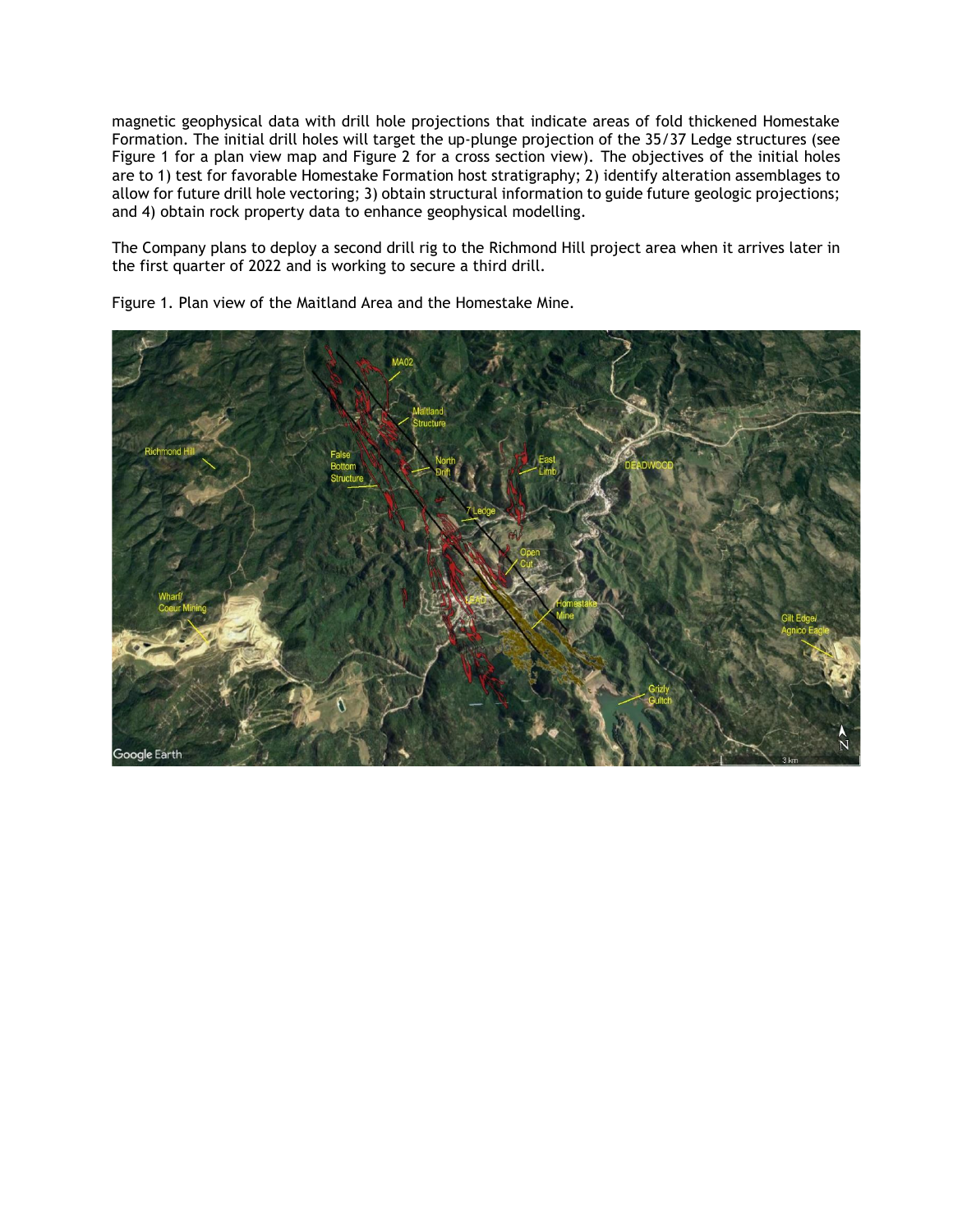Figure 2. Long-section view (looking northeast) of the Homestake Mine, highlighted drill intercepts, and the Maitland target area.



Figure 3. Plan view of Homestake Formation in the Maitland target area and the initial proposed drill holes.

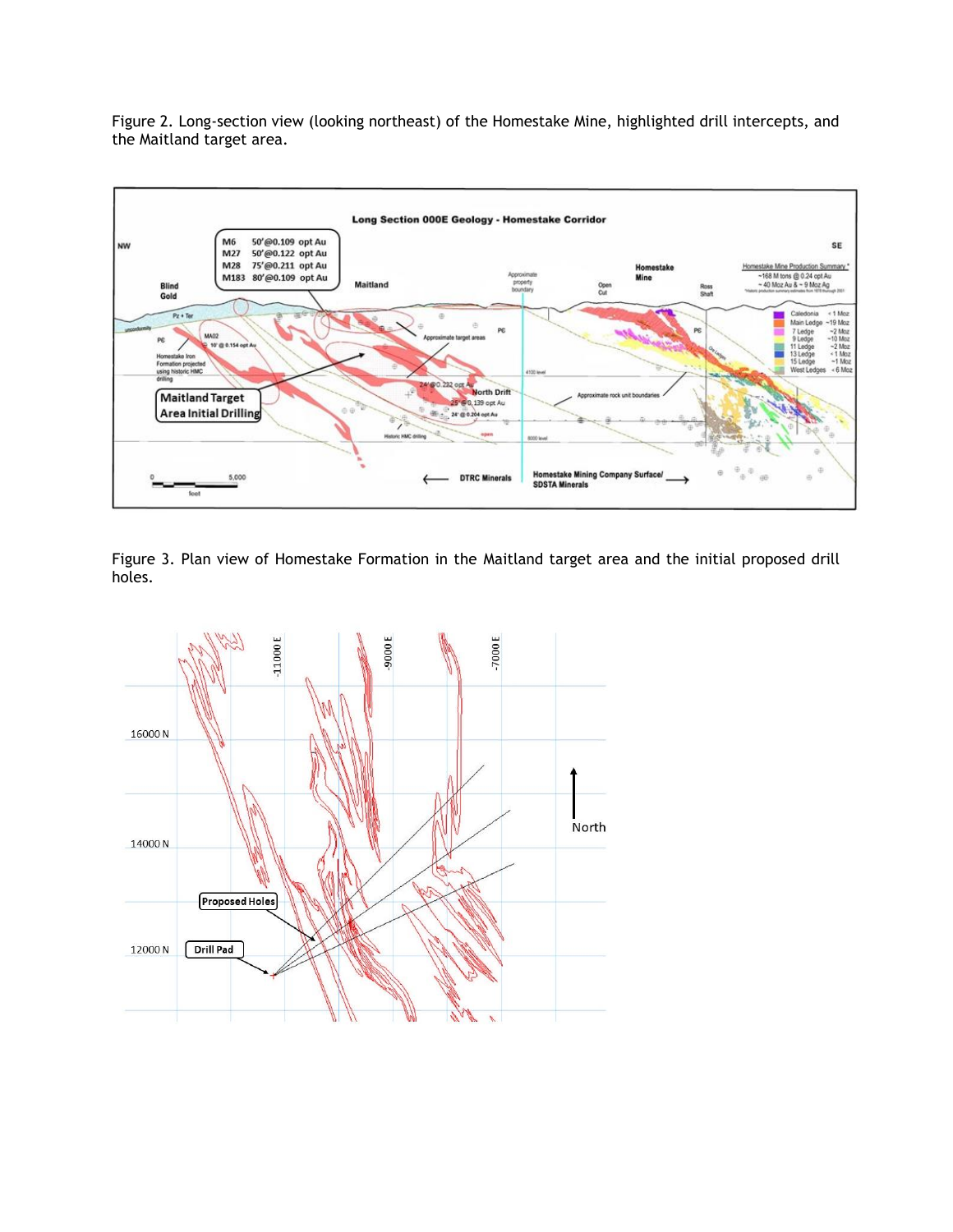Figure 4. Cross-section view of the Maitland Deep Target and the proposed drill hole (looking northwest).



## **About Dakota Territory Resource Corp**

Dakota Territory Resource Corp is a Nevada corporation with offices located at Lead, South Dakota. Dakota Territory is committed to creating shareholder value through the acquisition and responsible exploration and development of high caliber gold properties in the Homestake District of South Dakota.

Subscribe to Dakota Territory's e-mail list to have press releases and other Company information sent to your e-mail address at **[https://DakotaTRC.com/subscribe.php](https://dakotatrc.com/subscribe.php)**.

## **Inquiries**

Shareholder and Investor Inquiries: For more information, please contact Jonathan Awde at 604-761-5251 or JAwde@gold-sd.com.

## **Cautionary Note to U.S. Investors**

The United States Securities and Exchange Commission (the "SEC") limits disclosure for U.S. reporting purposes to mineral deposits that a company can economically and legally extract or produce. Our property currently does not contain any known proven or probable ore reserves under SEC reporting standards. Our reference above to the various formations and mineralization believed to exist in our property as compared to historical results and estimates from other property in the district is illustrative only for comparative purposes and is no indication that similar results will be obtained with respect to our property. U.S. investors are urged to consider closely the disclosure in our latest reports filed with the SEC. You can review and obtain copies of these filings at **<http://www.sec.gov/edgar.shtml>**.

## **Forward Looking Statements**

This communication contains forward-looking statements within the meaning of Section 27A of the Securities Act of 1933, as amended, and Section 21E of the Securities Exchange Act of 1934, as amended, including the statements regarding Company's exploration drill program at the Maitland target area. These forward-looking statements are based on assumptions and expectations that may not be realized and are inherently subject to numerous risks and uncertainties, which could cause actual results to differ materially from these statements. These risks and uncertainties include, among others, the execution and timing of our planned exploration activities, our use and evaluation of historic data, our ability to